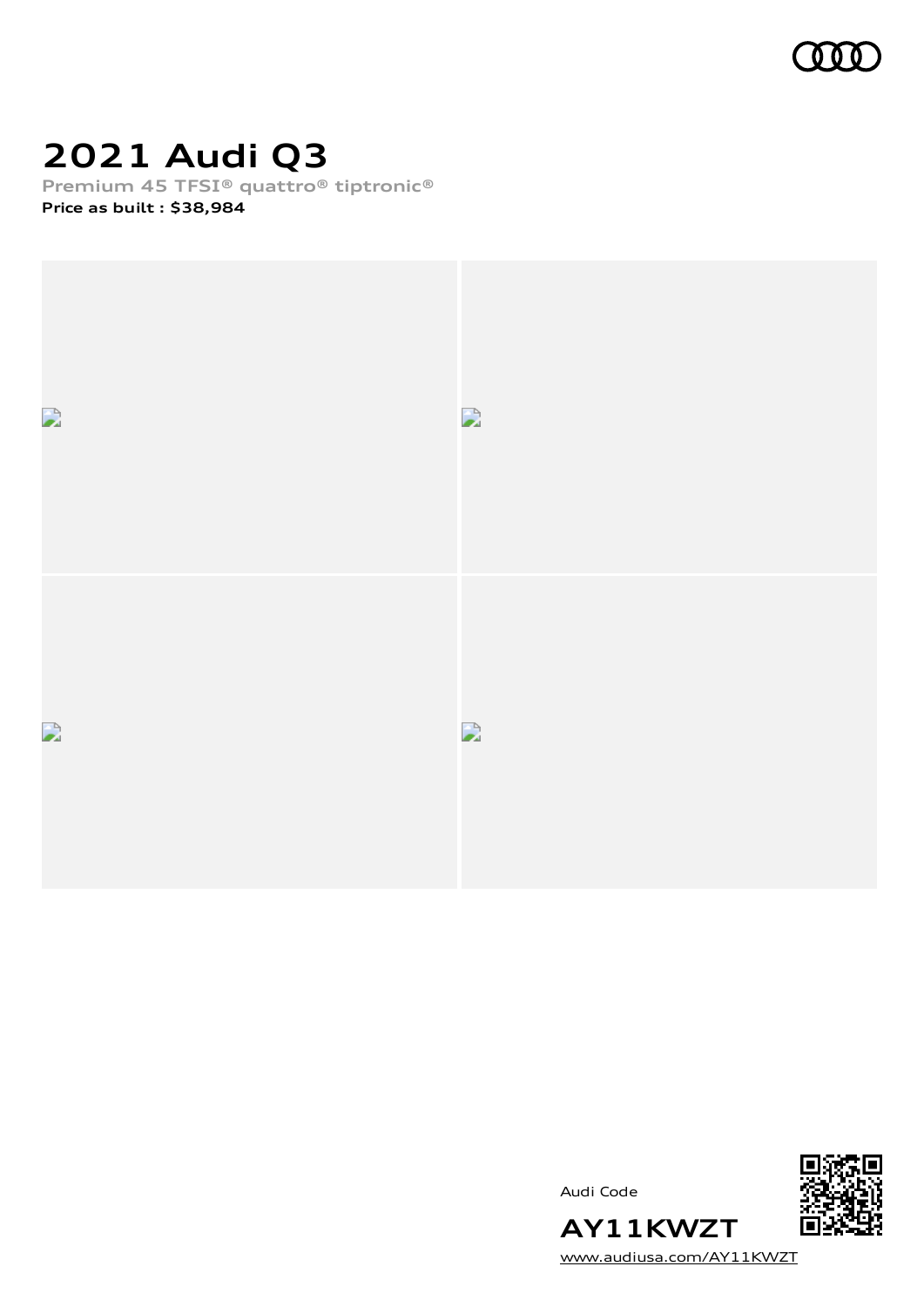### **Summary**

### **Audi 2021 Audi Q3** Premium 45 TFSI® quattro® tiptronic®

**Price as buil[t](#page-10-0)** \$38,984

### **Exterior colour**

Mythos Black metallic

### D

#### **Further Information**

|                 | No           |
|-----------------|--------------|
| Mileage         | 15,333 miles |
| Type of vehicle | Used car     |

**Warranty**

#### **Interior colour**

| Black |
|-------|
| Black |
| Black |
| Black |
|       |

#### **Audi Code** AY11KWZT

**Your configuration on www.audiusa.com** [www.audiusa.com/AY11KWZT](https://www.audiusa.com/AY11KWZT)

**Commission number** fd9f2ac80a0e09b1633e

### **Technical Specifications**

Engine type 2.0-liter four-cylinder Displacement/Bore and 1,984/82.5 x 92.8 cc/mm stroke Max. output 228 HP Torque 258 lb-ft@rpm Top track speed [1](#page-10-0)30 mph $<sup>1</sup>$ </sup> Acceleration (0 - 60 mph) 7.0 seconds Recommended fuel Regular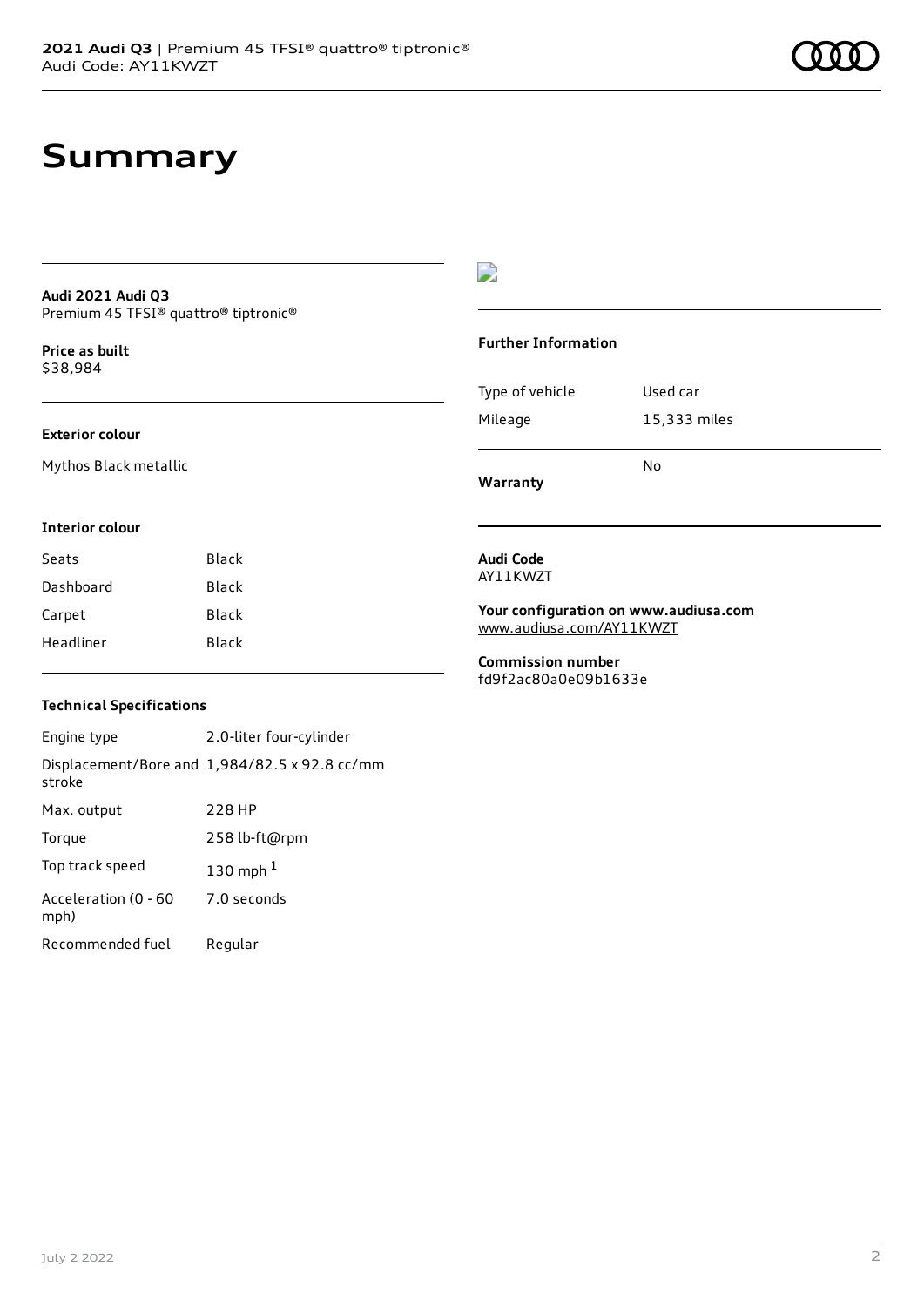# **Equipment**

Mythos Black metallic

Audi advanced key-keyless start, stop and entry

Power-adjustable, power-folding, heated exterior side mirrors with auto-dimming on driver side

19" 5-twin-spoke dynamic design wheels

Convenience package

Auto-dimming frame-less interior rear view mirror with digital compass

LED interior lighting package

Parking system plus (front and rear acoustic sensors)

Audi side assist

SiriusXM® with 90-day All Access trial subscription







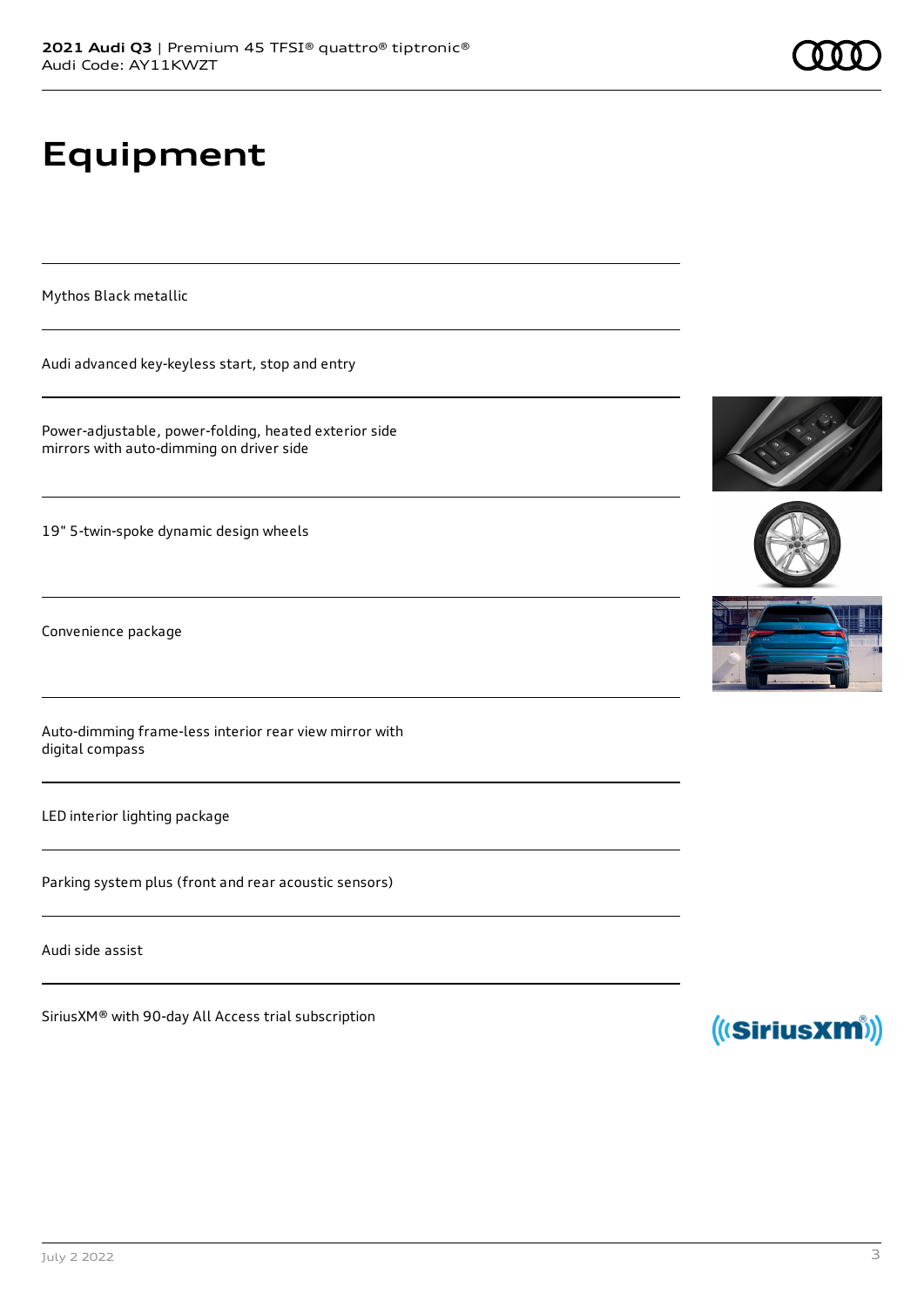## **Standard features**

### **Safety and Security**

| 4UB   | Driver and front-passenger advanced airbags                     |
|-------|-----------------------------------------------------------------|
| 1AS   | Electronic stability program (ESP) with<br>offroad mode         |
| UH1   | Electromechanical parking brake                                 |
| 8T2   | Cruise control system                                           |
| 6Y2   | Top speed electronically limited to 130 mph                     |
| 4H5   | Electronic rear child door locks                                |
| 1 N 7 | Progressive steering                                            |
| 7K6   | Tire-pressure monitoring system                                 |
| 4X3   | Advanced Airbag Protection System                               |
| 8N6   | Light/rain sensor                                               |
| 3B7   | Lower Anchors and Tethers for Children<br>(LATCH) in rear seats |
|       |                                                                 |

| <b>Interior</b>  |                                                                |
|------------------|----------------------------------------------------------------|
| 3FU              | Power panoramic sunroof                                        |
| VT5              | S line® stainless steel illuminated door sill<br>inlays        |
| 6NQ              | <b>Black cloth headliner</b>                                   |
| KH5              | Three-zone automatic climate control<br>system                 |
| 1 XX             | Three-spoke multifunction steering wheel<br>with shift paddles |
| 7HC              | Extended leather package                                       |
| 6F3              | Front center armrest                                           |
| 4E7              | Power tailgate                                                 |
| 5KR              | Split-folding 40/20/40 rear seatbacks                          |
| N1M              | Leather seat covers                                            |
| 4A3              | Heated front seats                                             |
| 5 <sub>M</sub> A | Micrometallic Silver inlays                                    |

### **Exterior**

| 47B             | Aluminum trim around exterior windows  |
|-----------------|----------------------------------------|
| 8VM             | LED taillights with dynamic indicators |
| 8TB             | Rear fog lights                        |
| 8FX             | LED headlights                         |
| 511             | Tailgate roof spoiler                  |
| 3S1             | Aluminum roof rails                    |
| 1S1             | Vehicle tool kit and vehicle jack      |
| 1D <sub>8</sub> | Provision for towing bracket           |

### **Interior**

| QE1 | Storage package            |
|-----|----------------------------|
| 011 | Aluminium interior package |

### **Infotainment and Driver Assistance**

| UG5             | Hill descent control                                                                                      |
|-----------------|-----------------------------------------------------------------------------------------------------------|
| 6K <sub>2</sub> | Audi pre sense® front with pedestrian<br>protection                                                       |
| 2H <sub>6</sub> | Audi drive select                                                                                         |
| 7W1             | Audi pre sense <sup>®</sup> basic                                                                         |
| UI <sub>2</sub> | Audi smartphone interface including Apple<br>CarPlay® and Google™ Android Auto™ for<br>compatible devices |
| KA <sub>2</sub> | Rear view camera                                                                                          |
| 8G1             | High beam assist                                                                                          |
| 9VD             | Audi sound system                                                                                         |
| 9S0             | Digital instrument cluster 10.25"                                                                         |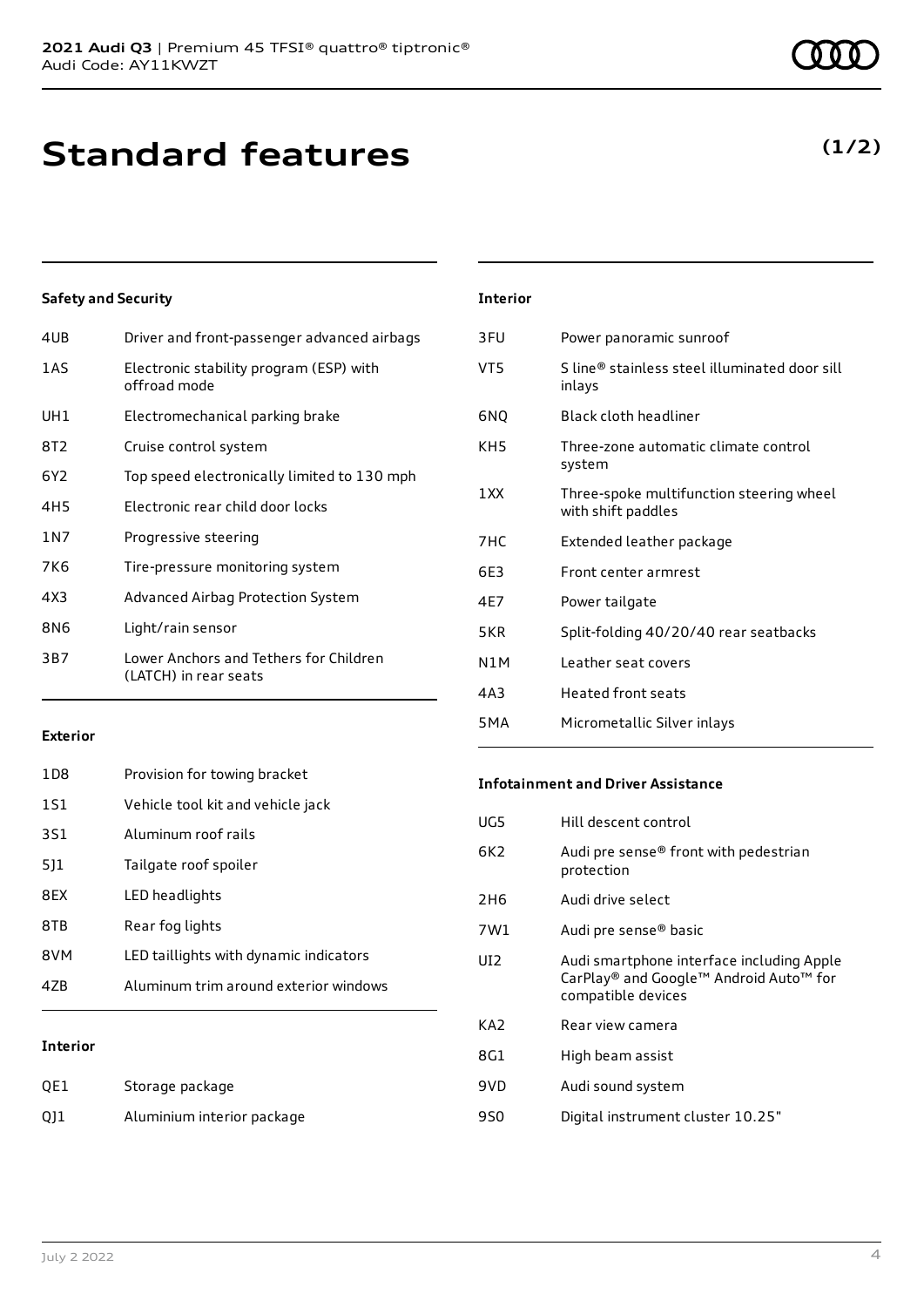**(2/2)**

### **Standard features**

### **Infotainment and Driver Assistance**

- I8V MMI® with 8.8" display
- QH1 Voice dialogue system
- 9ZX BLUETOOTH wireless technology preparation for mobile phone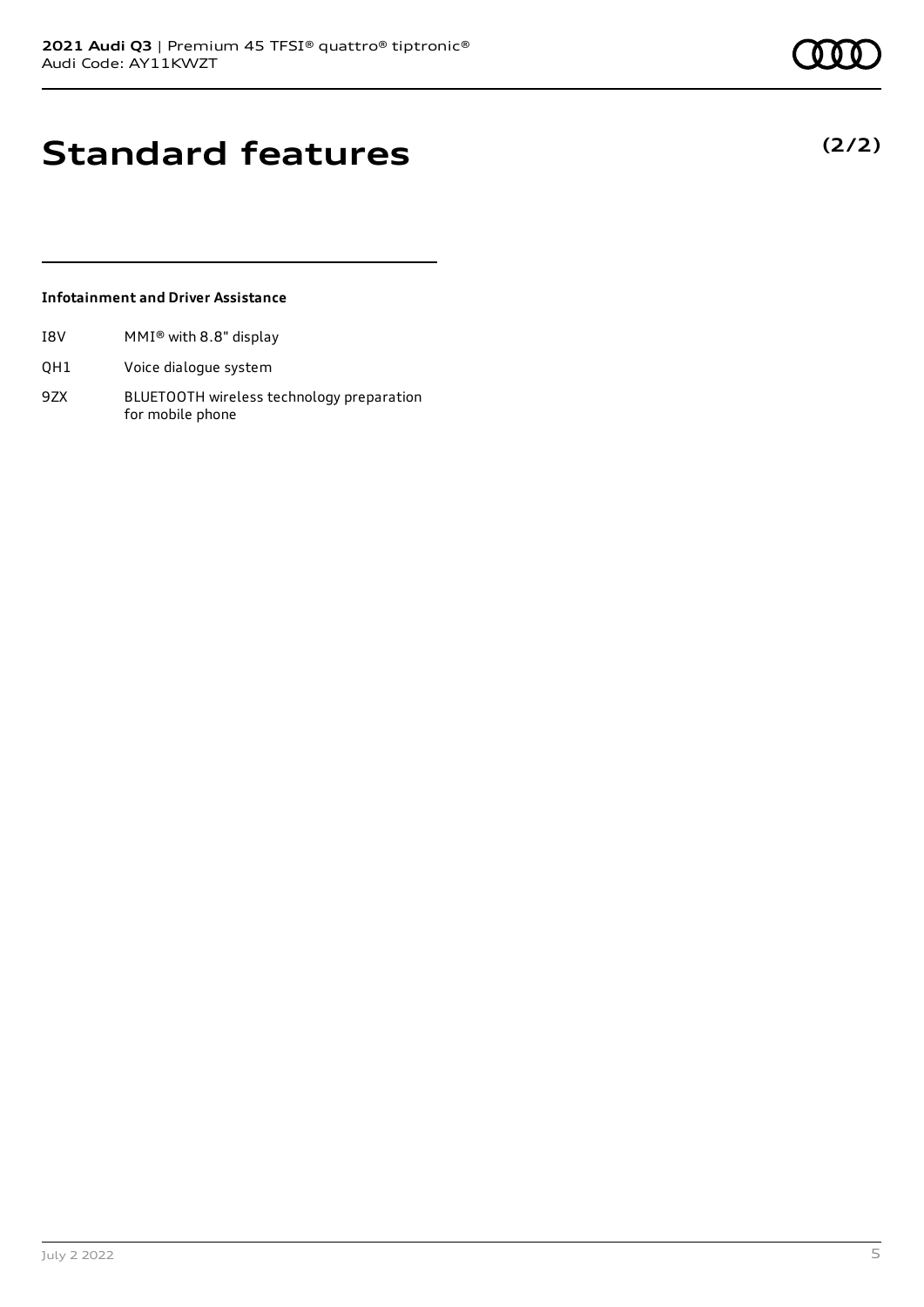# **Dealer remarks**

This 2021 Audi Q3 45 TFSI S line quattro is Audi Certified. It includes Audi advanced key, Audi side assist, Panoramic Sunroof, Apple CarPlay & Android Auto, Heated front seats, and much more. Sewell Audi of North Houston is proud to offer this local trade in as one of our Sewell Pre-Owned units for sale. All of our vehicles are professionally inspected by our certified Technicians. Also, benefit from our complimentary car washes, and complimentary valet at Market Street and City Centre. Please contact one of our sales associates for more information at 281-586-1000.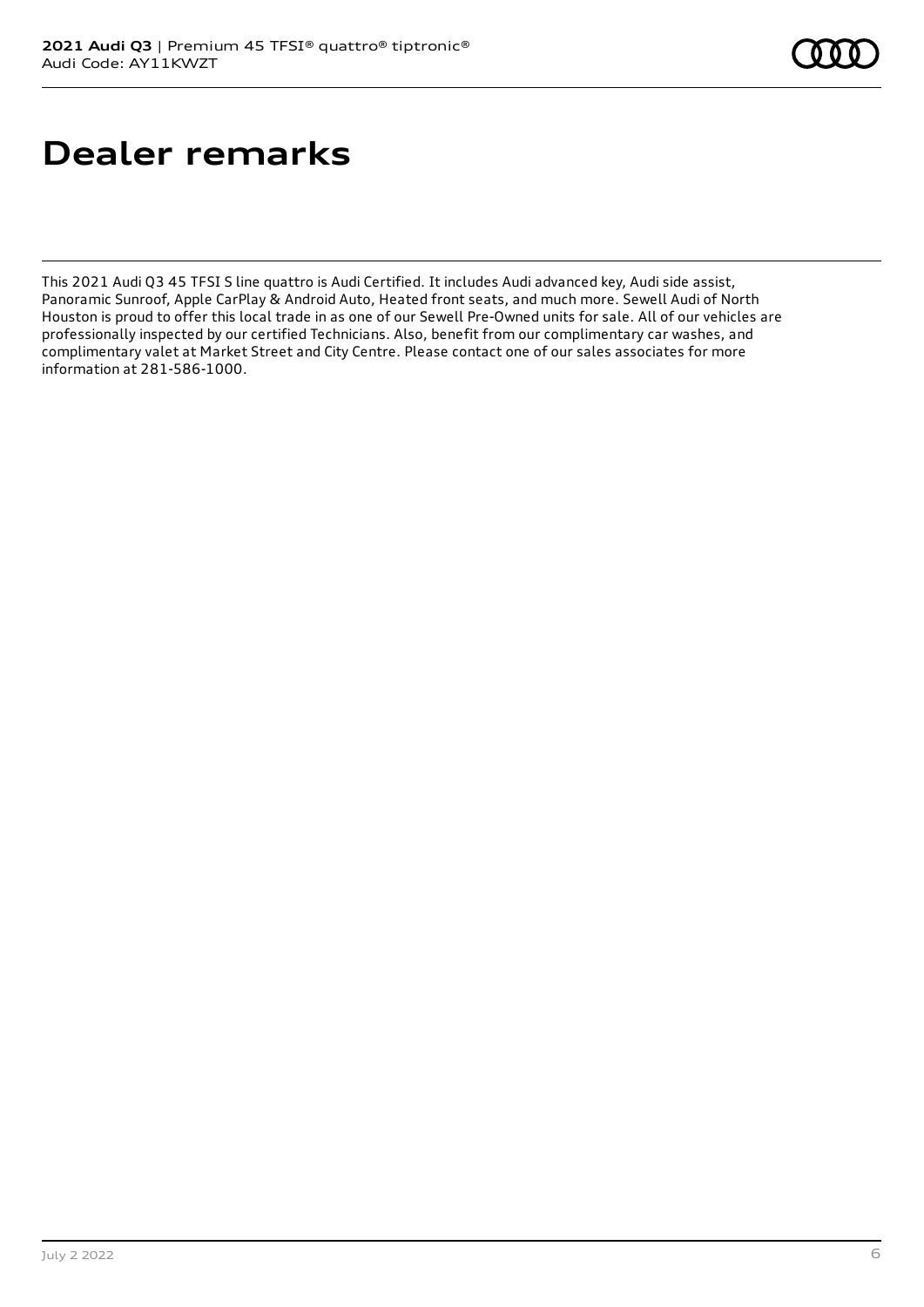# **Technical Specifications**

### **Engineering | Performance**

| Engine type                                 | 2.0-liter four-cylinder                                               |
|---------------------------------------------|-----------------------------------------------------------------------|
| Power Level                                 | 45                                                                    |
| Max. output                                 | 228 HP                                                                |
| Displacement                                | 2.0 L                                                                 |
| Torque                                      | 258 lb-ft@rpm                                                         |
| Valvetrain                                  | 16-valve DOHC with Audi valvelift<br>system and variable valve timing |
| Acceleration (0 - 60<br>mph)                | 7.0 seconds                                                           |
| Engine block                                | Cast-iron                                                             |
| Induction/fuel injection Turbocharged/TFSI® |                                                                       |
| Cylinder head                               | Aluminum-alloy                                                        |
| stroke                                      | Displacement/Bore and 1,984/82.5 x 92.8 cc/mm                         |
| Top track speed <sup>1</sup>                | $130$ mph                                                             |

| Suspension                    |                                                          |
|-------------------------------|----------------------------------------------------------|
| Front axle                    | MacPherson strut front suspension                        |
| Rear axle                     | Four-link rear suspension                                |
|                               |                                                          |
| <b>Brakes</b>                 |                                                          |
| <b>Front brakes</b>           | 13.4 (ventilated disc) in                                |
| Rear brakes                   | 12.2 (ventilated disc) in                                |
| Parking brake                 | Electromechanical                                        |
|                               |                                                          |
| <b>Body</b>                   |                                                          |
| Material                      | Multi-material body construction<br>(steel and aluminum) |
| Corrosion protection          | Multistep anti-corrosion protection                      |
| <b>Warranty   Maintenance</b> |                                                          |

### **Transmission | Drivetrain**

| Drivetrain type | quattro <sup>®</sup> all-wheel drive                         |
|-----------------|--------------------------------------------------------------|
| Transmission    | Eight-speed Tiptronic <sup>®</sup> automatic<br>transmission |

### **Steering**

| Steering type                             | Electromechanical power steering<br>system |
|-------------------------------------------|--------------------------------------------|
| Turning diameter, curb-38.4 ft<br>to-curb |                                            |

Warranty 4-year/50,000-mile Audi New Vehicle Limited Warranty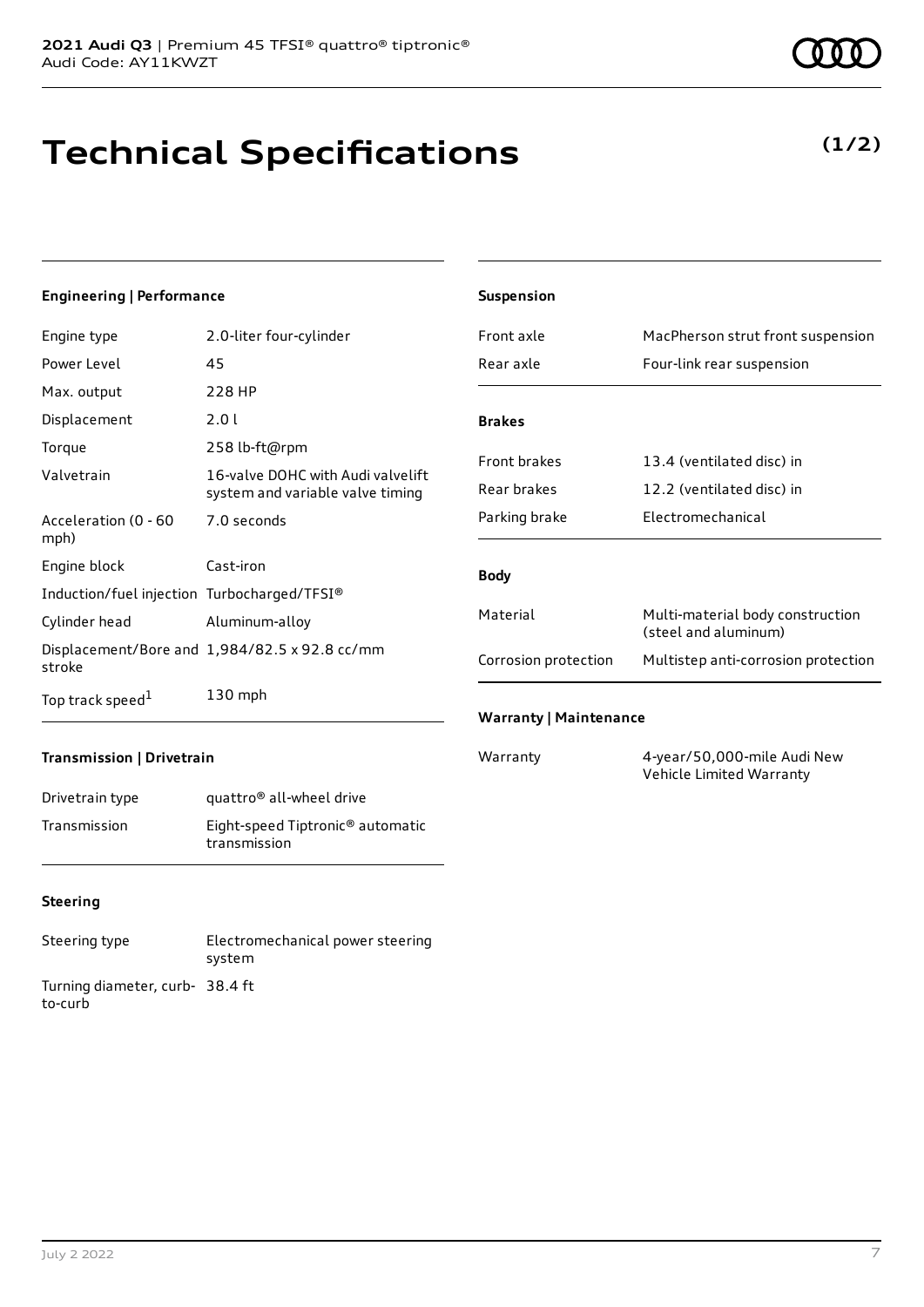### **Technical Specifications**

### **Exterior Measurements**

| Height                           | 62.9 in  |
|----------------------------------|----------|
| Overall width without<br>mirrors | 72.8 in  |
| Length                           | 176.6 in |
| Wheelbase                        | 105.5 in |
| Drag coefficient                 | 0.36 Cw  |
| Overall width with<br>mirrors    | 79.7 in  |
| Track rear                       | 61.9 in  |
| <b>Track front</b>               | 62.2 in  |
| Curb weight                      | 3,916 lb |

#### **Interior measurements**

| Seating capacity                          | 5                      |
|-------------------------------------------|------------------------|
| Head room with middle 37.6 in<br>sunroof  |                        |
| Head room with front<br>sunroof           | 39.6 in                |
| Shoulder room, front                      | 56.7 in                |
| Leg room, middle                          | $36.1$ in              |
| Shoulder room, middle                     | $55.1$ in              |
| Leg room, front                           | 40.0 in                |
| Cargo volume, rear<br>seatbacks up/folded | 23.7/48.0 cu ft, cu ft |

**(2/2)**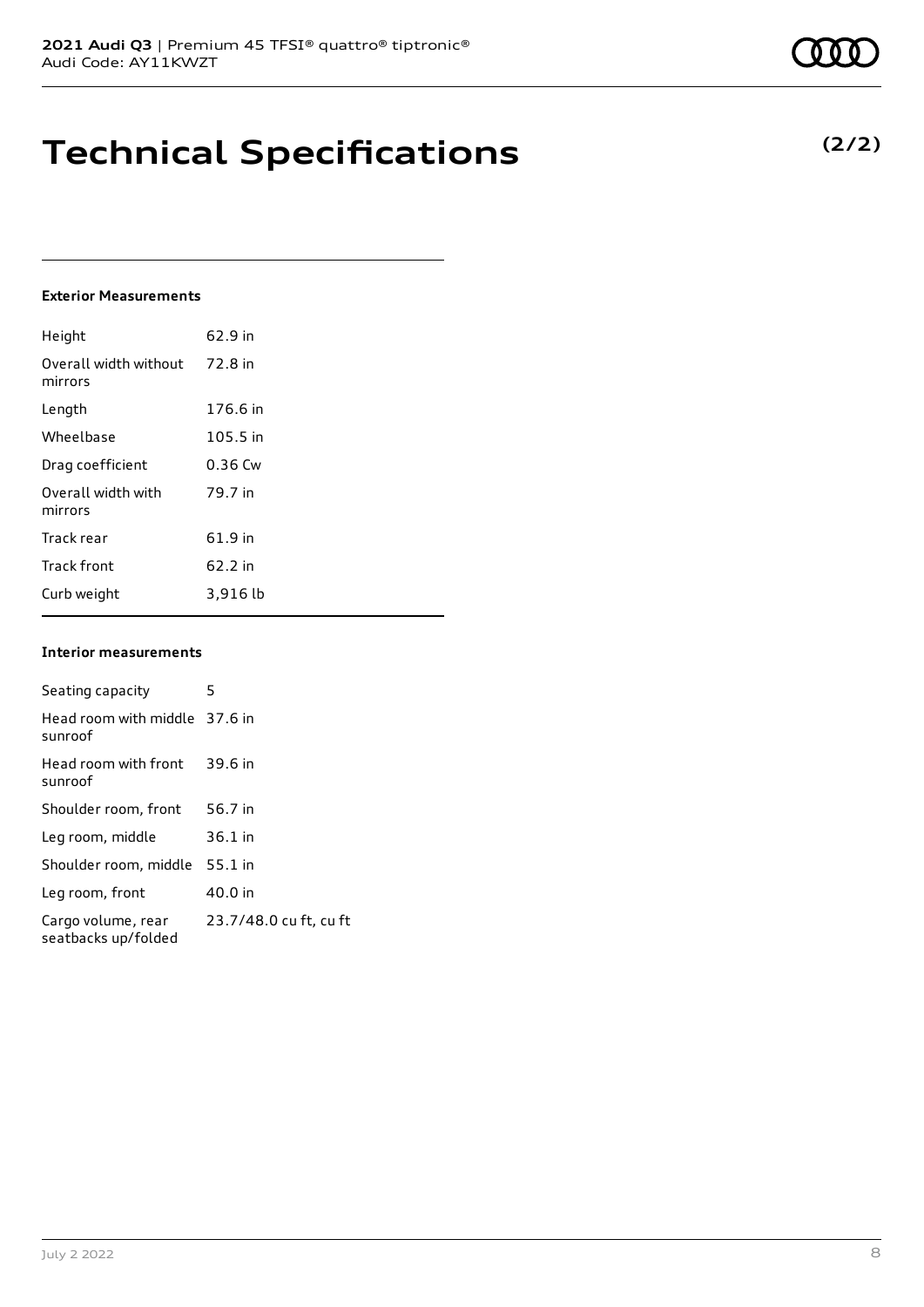### **Consumption- and emission**

**Consumption by NEDC**

combined 23 mpg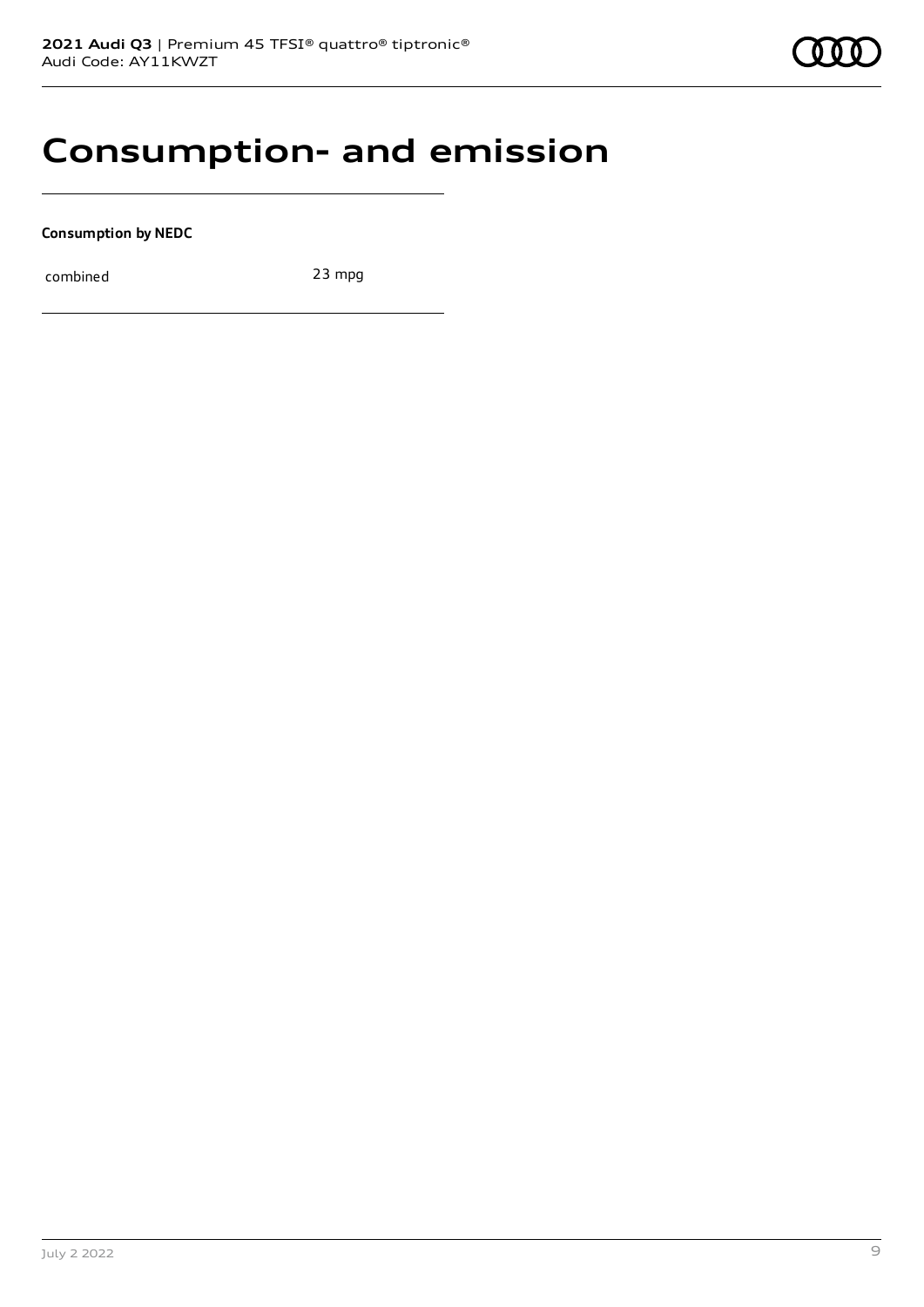

### **Contact**

Dealer **Audi North Houston**

17815 North Fwy 77090 Houston TX

Phone: +12812140500 FAX: 2812140100

www: [https://www.audinorthhouston.com](https://www.audinorthhouston.com/)